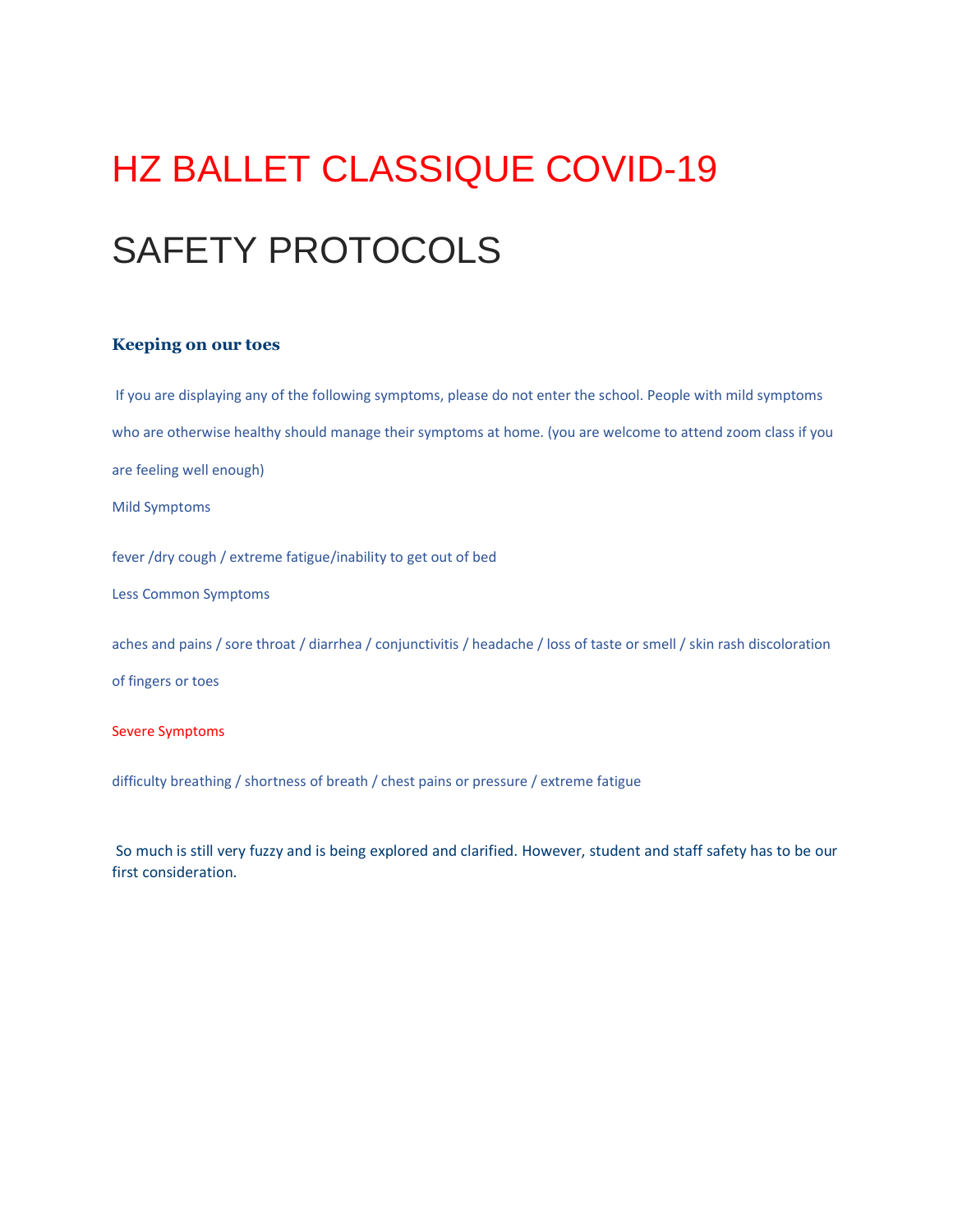- Parents and Siblings of older students, when possible should not enter the building.
- When parents need to chaperone a child in or out of the school (preschoolers -8years) One parent/caregiver per family, when possible please.
- Gr 1/2 students will be brought to back entrance by their teacher after their class to meet their parent/caregiver. We will ensure a parent/caregiver is there to pick them up.
- When students are dropped off, they can come straight into the classroom. (They can wave to parents from window)
- Their dance attire should be on under their street clothes.
- The dressing room will not be available.
- We will be using the back entrance to enter and exit for our Junior school.
- Senior school and parents can use front or back door.
- Hand sanitizer will be placed outside classrooms, and in bathrooms.
- Ballet barres will be wiped down between classes.
- Bathrooms and high touch areas will be wiped down between classes.
- Classes will be staggered by 15-30 min to sanitize room and barres.
- Studio windows will be opened for good ventilation.
- Social distancing will be encouraged, we will adhere to the 2-meter physical distancing requirement.
- No hands on correcting as much as possible.
- MAX 8 students per class
- All studios and bathrooms floors are mopped every day and garbage removed
- All chairs and surfaces are sanitized daily